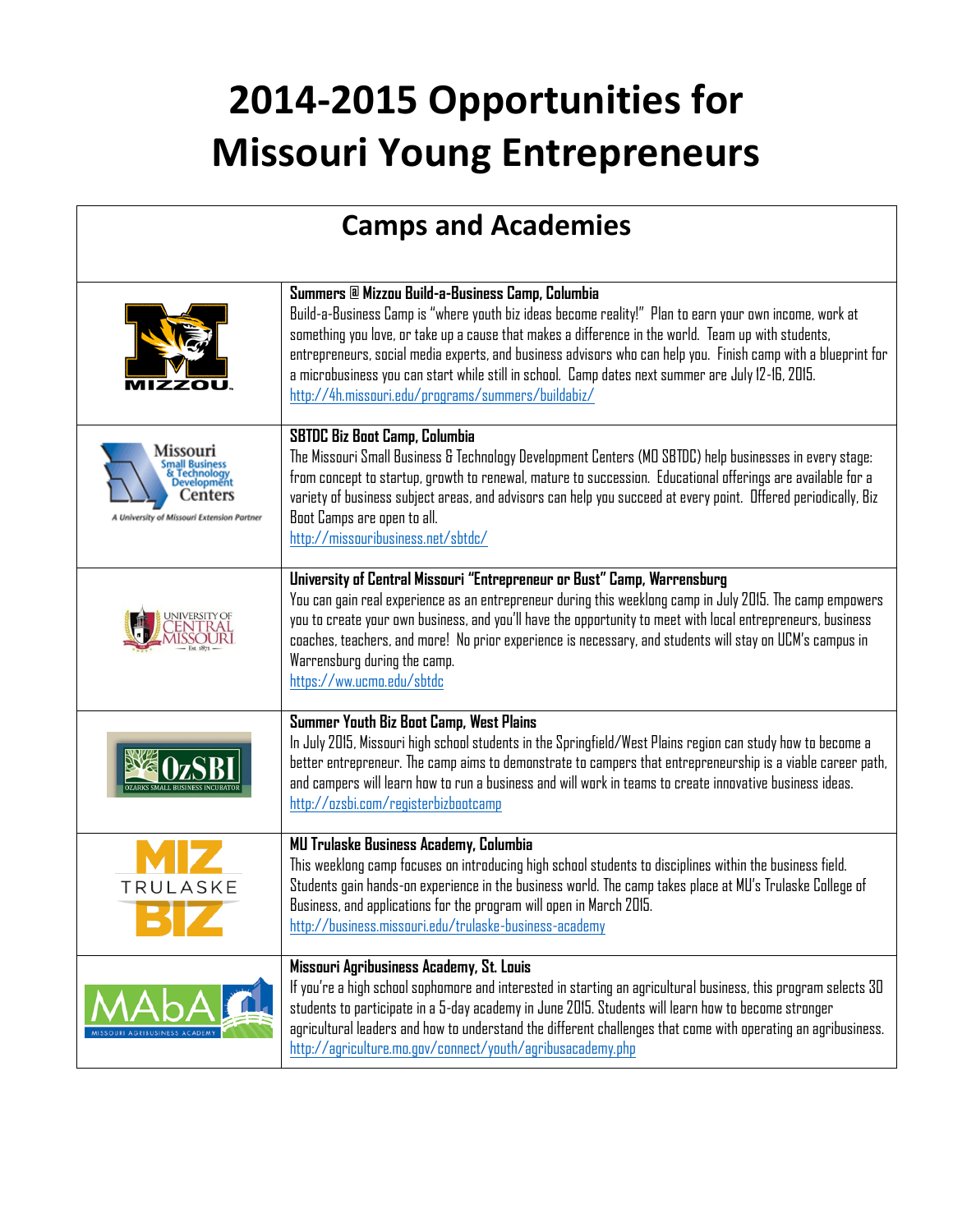| <b>Pitch Competitions and Events</b> |                                                                                                                                                                                                                                                                                                                                                                                                                                                                                                                                                                                                                                       |  |
|--------------------------------------|---------------------------------------------------------------------------------------------------------------------------------------------------------------------------------------------------------------------------------------------------------------------------------------------------------------------------------------------------------------------------------------------------------------------------------------------------------------------------------------------------------------------------------------------------------------------------------------------------------------------------------------|--|
|                                      | Show Me 4-H Wares at the Missouri State Fair/ 4-H Salesmanship Contest<br>Any 4-H member, pair of 4-H members, or group of up to three 4-H members from the same club, is eligible to<br>apply to market or sell <i>original</i> products or services at the Missouri State Fair. Youth enrolled in the 4-H<br>entrepreneurship project and/or participating in county fair booths are especially encouraged to apply. Youth<br>exhibitors are automatically enrolled in the state salesmanship contest, receive feedback from "mystery<br>shoppers" on site, and compete for prizes.<br>http://4h.missouri.edu/programs/entrepreneur |  |
| LLIONCUPS                            | 1 Million Cups, Columbia, STL, and KC<br>Each Wednesday morning in each I Million Cups city, two early-stage startups present their companies to a<br>diverse audience of mentors, advisers and, most importantly, other entrepreneurs. Each founder presents for<br>six minutes and then fields audience questions for another 20 minutes. Entrepreneurs, innovators, and<br>interested community members from the surrounding region meet at 9 a.m. Columbia location is Regional<br>Economic Development Inc. (REDI), 500 E. Walnut St., Suite 102.<br>http://www.lmillioncups.com/                                                |  |
|                                      | MADE in Missouri State Entrepreneurship Competition, Sedalia<br>This competition is open to any Missouri resident (youth or adult) who wants to start a business or who is<br>currently working on a business. The youth category is open to contestants age 18 and under. Applications for<br>this competition close May 31, 2015. The competition aids young entrepreneurs in creating business plans and<br>startup processes, and contestants pitch their ideas to judges for cash prizes.<br>http://www.mvcaa.net/index.cfm?Page=MADEinMissouriCompetition                                                                       |  |
|                                      | #BOOM Pitch Competition, Columbia and Mid-Missouri Region<br>This pitch competition is open to any individual or team of up to four living in Mid-Missouri. Thirty-six finalists<br>are selected from written entries to present at the #BOOM Bounce Pitch Competition. Categories and cash<br>prizes are available for high school entries, social entrepreneurs, most innovative business concept, and<br>overall. Next event is coming up April 2015!<br>http://www.comoboom.com/pitch-competition                                                                                                                                 |  |
| $\infty$<br>Startup                  | Startup Weekend, Columbia, STL and KC<br>Startup Weekend is a global grassroots movement of active and empowered entrepreneurs who are learning<br>the basics of funding startups and launching successful ventures. SW is the largest community of passionate<br>entrepreneurs with over 1,800 past events in 120 countries around the world in 2014. Entrepreneurs, coders,<br>and programmers team up and pitch ideas at the end of the weekend for prizes and seed capital. In Columbia,<br>SW takes place each October at the Museao Building, 3500 Buttonwood Drive.<br>http://columbia.startupweekend.org/                     |  |
| ▦                                    | Hack Mizzou, Columbia<br>Spend a weekend with computer whizzes from across Missouri at this hack-a-thon event. The goal is to<br>collaborate with other developers and designers to create mobile apps and websites, and all high school and<br>undergraduate college students are eligible to attend. Participants do not need to be experts in this area and<br>can bring minimal knowledge. Projects are judged and prizes are awarded to the winning teams. The event<br>lasts for an entire weekend, and food is provided!<br>http://2014.hackmizzou.com/                                                                        |  |